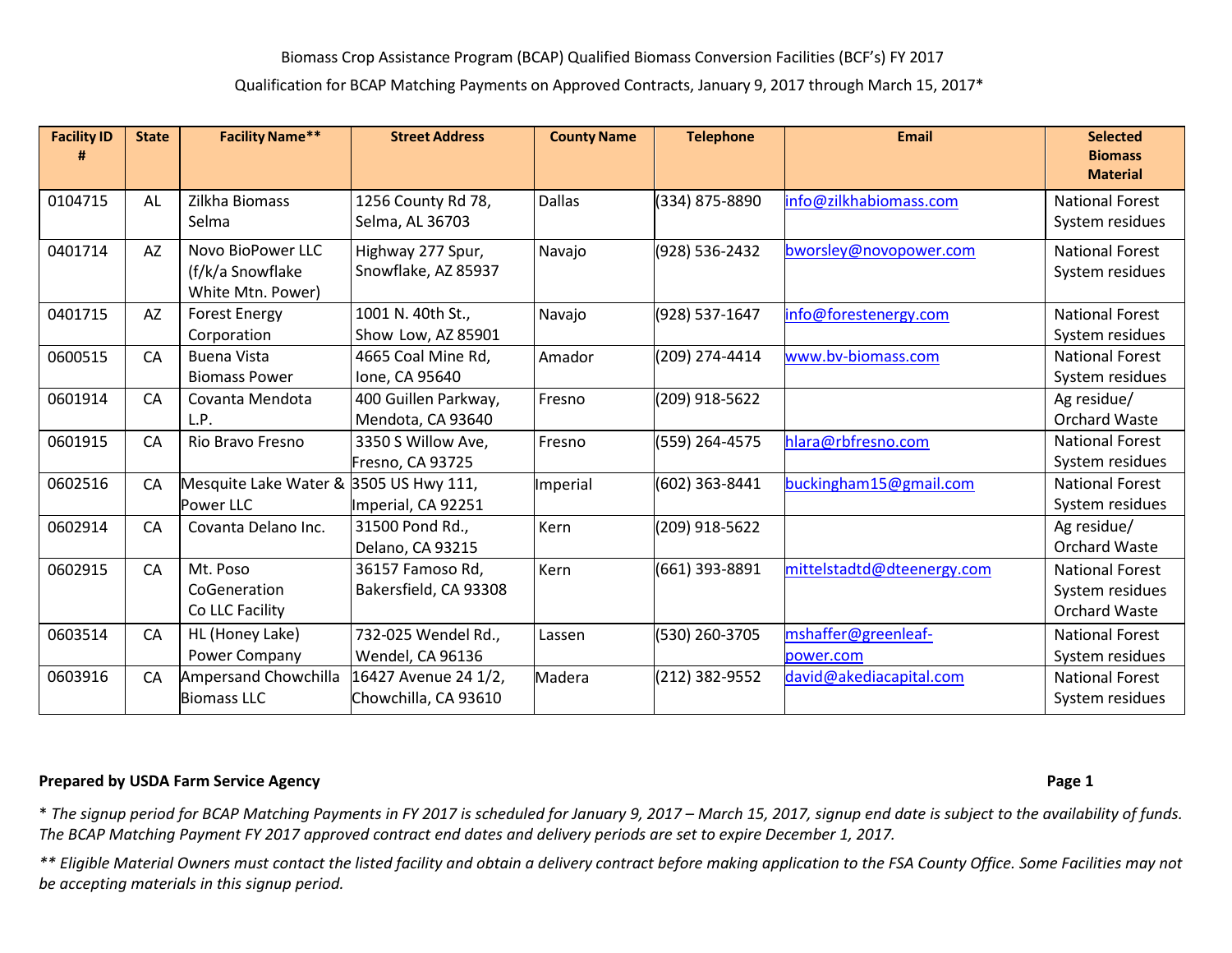Qualification for BCAP Matching Payments on Approved Contracts, January 9, 2017 through March 15, 2017\*

| <b>Facility ID</b> | <b>State</b> | <b>Facility Name**</b>                                   | <b>Street Address</b>                                 | <b>County Name</b> | <b>Telephone</b> | <b>Email</b>                                         | <b>Selected</b><br><b>Biomass</b><br><b>Material</b>               |
|--------------------|--------------|----------------------------------------------------------|-------------------------------------------------------|--------------------|------------------|------------------------------------------------------|--------------------------------------------------------------------|
| 0603917            | CA           | Merced Power, LLC.                                       | 30 W Sandy Mush Rd.,<br>Merced, CA 95341              | Madera             | (212) 382-9552   | david@akediacapital.com                              | <b>National Forest</b><br>System residues                          |
| 0603918            | CA           | North Fork Community<br>Power LLC                        | 34000 Koso nobe Rd.,<br>North Fork, CA 93643          | Madera             | (209) 564-0087   | stangl@phoenixenergy.net                             | <b>National Forest</b><br>System residues                          |
| 0604717            | CA           | Ortigilita Power<br>Company LLC                          | 3227 Beachwood Dr.,<br>Merced, CA 95348               | Merced             | (209) 564-0087   | stangl@phoenixenergy.net                             | <b>National Forest</b><br>System residues                          |
| 0606114            | CA           | Rio Bravo Rocklin                                        | 3100 Thunder Valley,<br>Lincoln, CA 95648             | Placer             | (916) 645-3383   | eolsen@rbrocklin.com                                 | <b>National Forest</b><br>System residues                          |
| 0606115            | CA           | Sierra Pacific<br>Industries - Lincoln                   | 1445 Highway 65,<br>Lincoln, CA 95648                 | Placer             | (530) 378-8252   | eshelby@spi-ind.com                                  | <b>National Forest</b><br>System residues                          |
| 0606314            | CA           | <b>Collins Pine Company</b>                              | 500 Main St.,<br>Chester, CA 96020                    | Plumas             | (530) 258-4422   | cverderber@collinsco.com;<br>jfrancisc@collinsco.com | <b>National Forest</b><br>System residues                          |
| 0606315            | CA           | Sierra Pacific<br>Industries - Quincy<br><b>Division</b> | 1538 Lee Rd.,<br>Quincy, CA 95971                     | Plumas             | (530) 378-8252   | eshelby@spi-ind.com                                  | <b>National Forest</b><br>System residues                          |
| 0606515            | CA           | <b>Desert View</b><br>Power,<br>Incorporated             | 62-300 Gene Williams Dr, Riverside<br>Mecca, CA 92254 |                    | (760) 396-2554   | rcrummett@greenleaf-power.com                        | <b>National Forest</b><br>System residues/<br>Orchard Waste        |
| 0607715            | CA           | DTE Stockton, LLC                                        | 2526 W. Washington St.,<br>Stockton, CA 95203         | San Joaquin        | (530) 209-3700   |                                                      | <b>National Forest</b><br>System residues/<br><b>Orchard Waste</b> |
| 0608914            | CA           | Sierra Pacific<br>Industries - Burney<br><b>Division</b> | 36336 Highway 299<br>East, Burney, CA<br>96013        | Shasta             | (530) 378-8252   | eshelby@spi-ind.com                                  | <b>National Forest</b><br>System residues                          |

# **Prepared by USDA Farm Service Agency Page 2**

\* *The signup period for BCAP Matching Payments in FY 2017 is scheduled for January 9, 2017 – March 15, 2017, signup end date is subject to the availability of funds. The BCAP Matching Payment FY 2017 approved contract end dates and delivery periods are set to expire December 1, 2017.*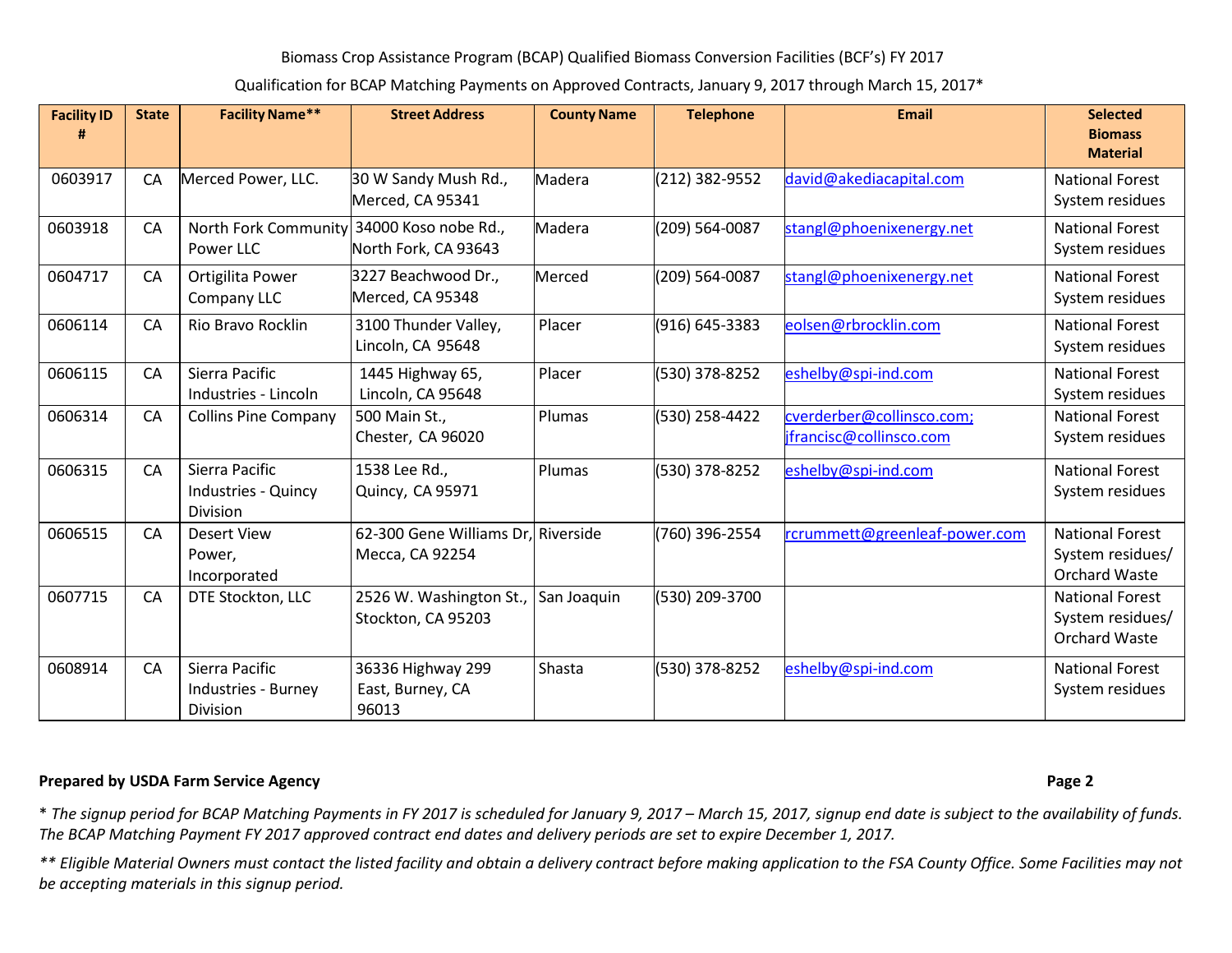Qualification for BCAP Matching Payments on Approved Contracts, January 9, 2017 through March 15, 2017\*

| <b>Facility ID</b> | <b>State</b> | <b>Facility Name**</b>                        | <b>Street Address</b>                        | <b>County Name</b> | <b>Telephone</b>        | <b>Email</b>                       | <b>Selected</b><br><b>Biomass</b><br><b>Material</b>        |
|--------------------|--------------|-----------------------------------------------|----------------------------------------------|--------------------|-------------------------|------------------------------------|-------------------------------------------------------------|
| 0608915            | CA           | <b>Burney Forest Power</b>                    | 35586-B Hwy 299<br>East, Burney, CA<br>96013 | Shasta             | (530) 335-5023<br>ext 4 | thickman@burneyforestpowe<br>r.com | <b>National Forest</b><br>System residues                   |
| 0608916            | CA           | Wheelabrator<br>Shasta Energy Co<br>Inc.      | 20811 Industry Rd,<br>Anderson, CA 96007     | Shasta             | (530) 339-7615          | lannis@wtienergy.com               | <b>National Forest</b><br>System residues/<br>Orchard Waste |
| 0608917            | CA           | Sierra Pacific<br>Industries-<br>Anderson     | 19758 Riverside Ave.<br>Anderson, CA 96007   | Shasta             | (530) 378-8350          | eshelby@spi-ind.com                | <b>National Forest</b><br>System residues<br>Orchard Waste  |
| 0610914            | CA           | Sierra Pacific<br>Industries - Sonora         | 14980 Camage Ave.,<br>Sonora, CA 95370       | Tuolumne           | (530) 878-8252          | eshelby@spi-ind.com                | <b>National Forest</b><br>System residues                   |
| 0610915            | CA           | Pacific Ultrapower-<br><b>Chinese Station</b> | 8755 Enterprise Dr.,<br>Jamestown, CA 95327  | Tuolumne           | (209) 984-4660          | rcarter@chinesestation.net         | <b>National Forest</b><br>System residues                   |
| 0609314            | CA           | Roseburg Forest<br>Products                   | 98 Mill St,<br>Weed, CA 96094                | Siskiyou           | (530) 938-5733          | tobym@rfpco.com                    | <b>National Forest</b><br>System residues                   |
| 0611315            | <b>CA</b>    | Woodland<br><b>Biomass</b>                    | 1786 E Kentucky Ave.,<br>Woodland, CA 95776  | Yolo               | (530) 661-6095          | hildebrandd@dteenergy.com          | <b>National Forest</b><br>System residues                   |
| 0803714            | CO           | Eagle Valley Clean<br>Energy, LLC             | 10775 US Hwy 6,<br>Gypsum, CO 81637          | Eagle              | (970) 524-2401          | admin@evergreenenergy.com          | <b>National Forest</b><br>System residues                   |
| 0804915            | CO           | <b>Confluence Energy</b><br>- Kremmling Plant | 1809 Highway 9,<br>Kremmling, CO 80450       | Grand              | (970) 724-9839          | don@confluenceenergy.com           | <b>National Forest</b><br>System residues                   |
| 0805715            | CO           | Confluence<br>Energy $-$<br>Walden            | 1000 JCR 12 W,<br>Walden, CO 80480-0715      | Jackson            | (970) 723-3760          | don@confluenceenergy.com           | <b>National Forest</b><br>System residues                   |
| 1200115            | FL.          | Gainesville Renewable<br><b>Energy Center</b> | 11201 U.S. Hwy 441,<br>Gainesville, FL 32653 | Alachua            | (386) 315-8010          | john.brushwood@grecbiomass.com     | <b>National Forest</b><br>System residues                   |

# **Prepared by USDA Farm Service Agency Page 3**

\* *The signup period for BCAP Matching Payments in FY 2017 is scheduled for January 9, 2017 – March 15, 2017, signup end date is subject to the availability of funds. The BCAP Matching Payment FY 2017 approved contract end dates and delivery periods are set to expire December 1, 2017.*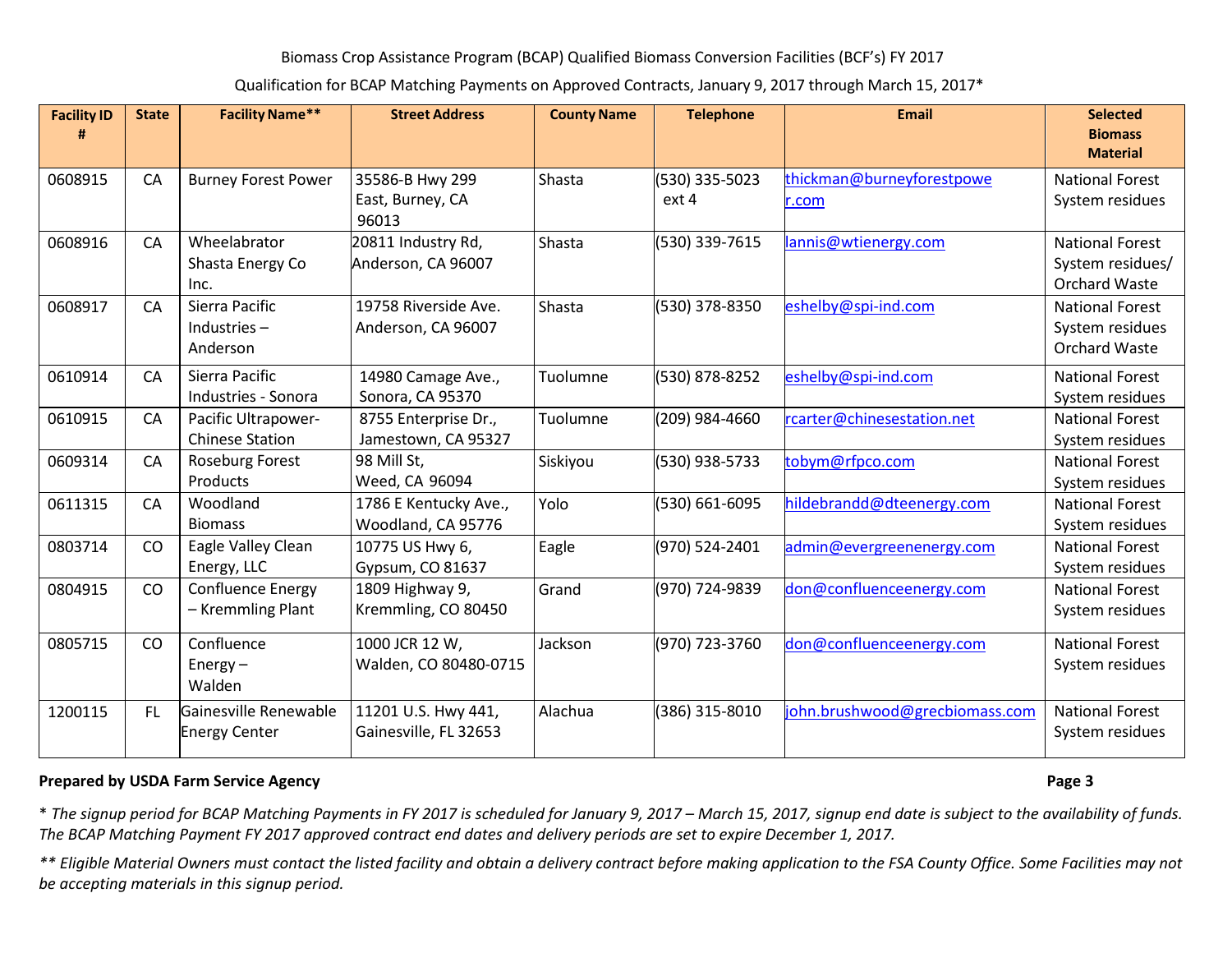Qualification for BCAP Matching Payments on Approved Contracts, January 9, 2017 through March 15, 2017\*

| <b>Facility ID</b> | <b>State</b> | <b>Facility Name**</b>                 | <b>Street Address</b>                                 | <b>County Name</b> | <b>Telephone</b> | <b>Email</b>                         | <b>Selected</b><br><b>Biomass</b><br><b>Material</b>                          |
|--------------------|--------------|----------------------------------------|-------------------------------------------------------|--------------------|------------------|--------------------------------------|-------------------------------------------------------------------------------|
| 1205315            | FL.          | Florida Power<br>Development LLC       | 10311 Cement Plant Rd.,<br>Brooksville, FL 34601      | Hernando           | (352) 799-7881   | gregory.branam@fpdbrooksville.com    | <b>National Forest</b><br>System residues                                     |
| 1207715            | <b>FL</b>    | <b>Telogia Power LLC</b>               | 20082 NE Telogia Power<br>Rd, Telogia, FL 32360       | Liberty            | (850) 379-8341   | rthomas@purenergyllc.com             | <b>National Forest</b><br>System residues /<br>Orchard waste                  |
| 1324115            | GA           | Multitrade<br>Rabun Gap LLC            | 1585 York house Rd.,<br>Rabun Gap, GA 30568           | Rabun              | (706) 746-3170   | rthomas@purenergyllc.com             | <b>National Forest</b><br>System residues                                     |
| 1600315            | ID           | <b>Tamarack Energy</b><br>Partnership  | 3555 Hwy 95,<br>Tamarack, ID 83654                    | <b>Adams</b>       | (208) 347-2111   | clearwaterforest@msn.com             | <b>National Forest</b><br>System residues                                     |
| 1606514            | ID           | <b>Basic American Foods</b>            | 40 E 7th St North,<br>Rexburg, ID 83440               | Madison            | (208) 359-6820   | jkirkpatrick@baf.com                 | <b>National Forest</b><br>System residues                                     |
| 1606914            | ID           | Clearwater<br>Paper<br>Corporation     | 803 Mill Rd.,<br>Lewiston, ID 83501                   | <b>Nez Perce</b>   | (208) 799-1247   | chad.farrell@clearwaterpaper<br>.com | <b>National Forest</b><br>System residues /<br>Ag Residues /<br>Orchard waste |
| 1914715            | IA           | POET DSM Project<br>Liberty, LLC       | 4724 380 <sup>th</sup> St.<br>Emmetsburg, IA<br>50536 | Palo Alto          | (712) 852-8700   | dcummings@poetdsm.com                | Ag Residues                                                                   |
| 1910315            | IA           | University of Iowa Main<br>Power Plant | 207 W. Burlington St,<br>lowa City, IA 52242          | Johnson            | (319) 335-5843   | Benjamin-anderson@uiowa.edu          | Ag Residues                                                                   |
| 1916315            | IA           | AgriReNew                              | 26628 20 <sup>th</sup> Ave,<br>Stockton, IA 52769     | Scott              | (563) 893-2930   | Bryan.sievers@gmail.com              | Ag Residues                                                                   |

# **Prepared by USDA Farm Service Agency Page 4**

\* *The signup period for BCAP Matching Payments in FY 2017 is scheduled for January 9, 2017 – March 15, 2017, signup end date is subject to the availability of funds. The BCAP Matching Payment FY 2017 approved contract end dates and delivery periods are set to expire December 1, 2017.*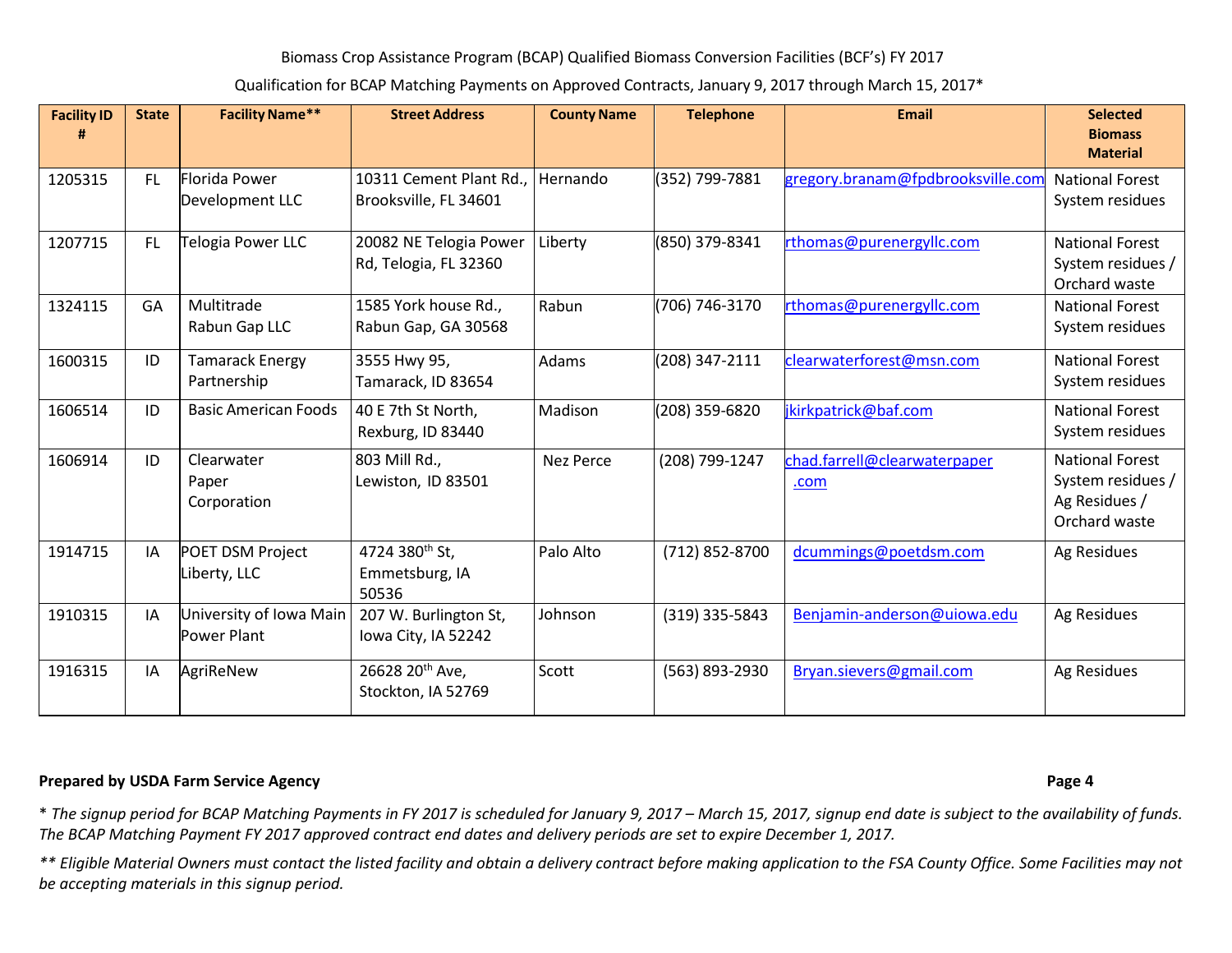Qualification for BCAP Matching Payments on Approved Contracts, January 9, 2017 through March 15, 2017\*

| <b>Facility ID</b> | <b>State</b> | <b>Facility Name**</b> | <b>Street Address</b>  | <b>County Name</b> | <b>Telephone</b> | <b>Email</b>                 | <b>Selected</b><br><b>Biomass</b> |
|--------------------|--------------|------------------------|------------------------|--------------------|------------------|------------------------------|-----------------------------------|
|                    |              |                        |                        |                    |                  |                              | <b>Material</b>                   |
| 2018914            | KS           | Abengoa                | 1043 Road "P",         | Stevens            | (620) 544-9230   | kirk.spikes@bioenergy.abengo | Ag Residues                       |
|                    |              |                        | Hugoton, KS 67951      |                    |                  | a.com                        |                                   |
| 2611914            | MI           | <b>Hillman Power</b>   | 750 Progress St.,      | Montmorency        | (989) 742-4571   | keith@hillmanpowerllc.com    | <b>National Forest</b>            |
|                    |              | Company LLC            | Hillman, MI 49746      |                    |                  |                              | System residues                   |
| 2713814            | <b>MN</b>    | Minnesota Power -      | 4913 Main Street,      | St. Louis          | (218) 628-3627   | mradzak@mnpower.com          | <b>National Forest</b>            |
|                    |              | Hibbard Renewable      | Duluth, MN 55807       |                    |                  |                              | System residues                   |
|                    |              | <b>Energy Center</b>   |                        |                    |                  |                              |                                   |
| 2706114            | <b>MN</b>    | Minnesota Power -      | 502 NW 3rd St.,        | Itasca             | (218) 326-3801   | mradzak@mnpower.com          | <b>National Forest</b>            |
|                    |              | Rapids Energy Center   | Grand Rapids, MN       |                    |                  |                              | System residues                   |
|                    |              |                        | 55744                  |                    |                  |                              |                                   |
| 2715115            | <b>MN</b>    | Fibrominn LLC          | 900 Industry Dr.,      | Swift              | (320) 843-9013   | heidi.gandsey@naes.com       | <b>National Forest</b>            |
|                    |              |                        | Benson, MN 56215       |                    |                  |                              | System residues                   |
| 3002914            | MT           | F.H. Stoltze Land &    | 600 Halfmoon Rd.,      | Flathead           | (406) 892-7005   | pmckenzie@stoltzelumber.com  | <b>National Forest</b>            |
|                    |              | Lumber Co.             | Columbia Falls, MT     |                    |                  |                              | System residues                   |
|                    |              |                        | 59912                  |                    |                  |                              |                                   |
| 3104514            | <b>NE</b>    | <b>Chadron State</b>   | 1111 Main St.,         | Dawes              | (308) 432-6202   | dgrant@csc.edu               | <b>National Forest</b>            |
|                    |              | College                | Chadron, NE 69337      |                    |                  |                              | System residues                   |
| 3500614            | <b>NM</b>    | Mt. Taylor Machine     | One Old Mill Rd,       | Cibola             | (505) 287-9469   | Mallen7cities@gmail.com      | <b>National Forest</b>            |
|                    |              | LLC                    | Milan, NM 87021        |                    |                  |                              | System residues                   |
| 3500717            | <b>NM</b>    | Western Wood           | 181 Hwy 555, Raton, NM | Colfax             | (575) 445-1300   | aldo@westernwoodproducts.net | <b>National Forest</b>            |
|                    |              | Products Inc.          | 87740                  |                    |                  |                              | System residues                   |
|                    |              |                        |                        |                    |                  |                              |                                   |
| 4101914            | <b>OR</b>    | <b>Roseburg Forest</b> | 10500 Old Hwy 99 South | Douglas            | (541) 679-2759   | debbiet@rfpco.com            | <b>National Forest</b>            |
|                    |              | Products               | Dillard, OR 97432      |                    |                  |                              | System residues                   |
| 4102314            | <b>OR</b>    | Ochoco Lumber dba      | 60339 W. Highway 26,   | Grant              | (541) 575-2054   | Wanda.rasmussen@ochocolu     | <b>National Forest</b>            |
|                    |              | <b>Malheur Lumber</b>  | John Day, OR 97845     |                    |                  | mber.com                     | System residues                   |

# **Prepared by USDA Farm Service Agency Page 5**

\* *The signup period for BCAP Matching Payments in FY 2017 is scheduled for January 9, 2017 – March 15, 2017, signup end date is subject to the availability of funds. The BCAP Matching Payment FY 2017 approved contract end dates and delivery periods are set to expire December 1, 2017.*